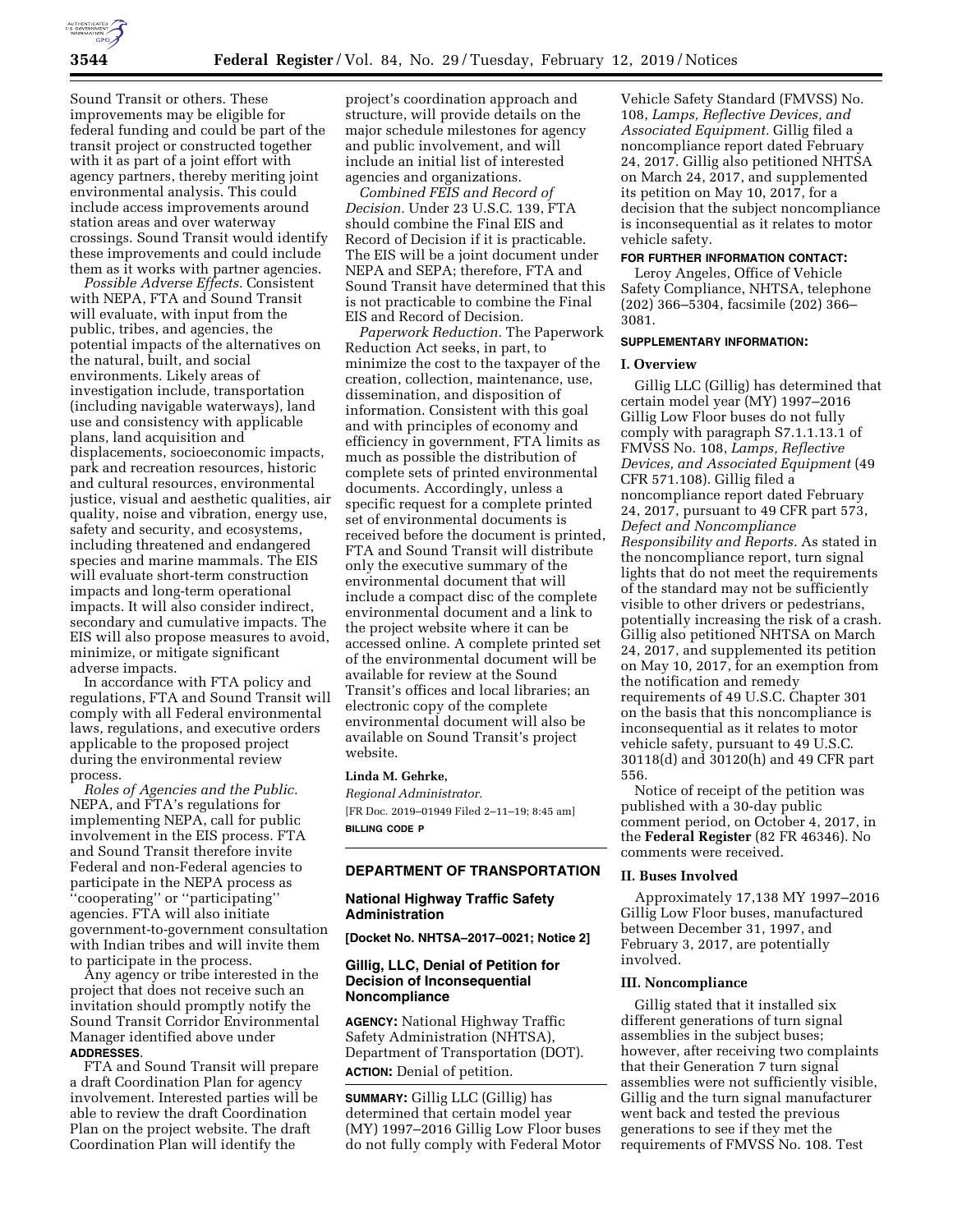results for generations 1 through 6 of the turn signal assemblies showed that they do not meet all the minimum photometry requirements of paragraph S7.1.1.13.1 of FMVSS No. 108.

## **IV. Rule Text**

Paragraph S7.1.1.13.1 of FMVSS No. 108 includes the requirements relevant to this petition:

• When tested according to the procedure of S14.2.1, each front turn signal lamp must be designed to conform to the base photometry requirements plus any applicable multipliers as shown in Tables VI-a and VIb for the number of lamp compartments or individual lamps and the type of vehicle it is installed on.

#### **V. Summary of Gillig's Petition**

Gillig described the subject noncompliance and stated its belief that the noncompliance is inconsequential as it relates to motor vehicle safety.

In support of its petition, Gillig submitted the following arguments:

1. *Analysis:* For front turn signals, the FMVSS No. 108 photometry requirements provide that ''when tested according to the procedure of S14.2.1, each front turn signal lamp must be designed to conform to the base photometry requirements plus any applicable multipliers 1 for the number of lamp compartments or individual lamps and the type of vehicle it is installed on.'' *See* FMVSS No. 108, S7.1.1.13.1.

A front turn signal lamp meets the photometry requirements of FMVSS No. 108 if it: (1) Meets the minimum photometric intensity (PI) requirement in each of the five test groups, (2) none of the values for the individual test points are less than 60% of its own minimum PI value, and (3) the minimum PI value between test points is not less than the lower specified minimum value of the two closest adjacent test points on a horizontal or vertical line. Stated another way, an individual test point may be up to 40% below its minimum PI value as long as the group in which it is contained achieves the overall group minimum PI value. Based on this approach, even if the turn signal did not meet the minimum photometry requirements at multiple individual test points, the assembly complies with the standard as long as the overall light intensity of all the test points included within the group does not fall below the required

minimum value of the group. (*See* 61 FR 1663; January 23, 1996) (''The photometric requirements for turn signal lamps may be met at zones or groups of test points, instead of at individual test points.'')

Gillig, in concert with Hamsar Diversco (Hamsar), its lighting supplier, conducted a series of compliance testing for Generations 1 to 6. In order to accurately execute the tests, Hamsar used CAD drawings of the Gillig Low Floor bus to construct an aluminum test stand fixture. The test stand precisely matched the orientation and angle at which the turn signal would have been installed on a Gillig Low Floor bus. Hamsar then conducted a series of tests measuring the PI output using samples of each of the available generations of turn signals. A summary of test data shows:

(a) For Generations 1 and 2 (the oldest generations), the assemblies meet the minimum photometric intensity (PI) requirements for 3 of 5 test groups and allowable 60% of minimum PI at 13 of 19 individual test points. The turn signal's overall PI output of 1271 candelas is approximately 25% below the combined minimum requirements for all 5 groups (1710 candelas).

(b) For turn signals in Generation 3, the assemblies meet the minimum PI requirements for 3 of 5 test groups and allowable 60% of minimum PI at 13 of 19 individual test points. However, the overall PI output for Generation 3 turn signals of 2506 candelas is 47% greater than the combined minimum requirements for all 5 groups (1710 candelas).2

(c) For turn signals in Generation 4, the assemblies meet the minimum PI requirements for 3 of 5 test groups and allowable 60% of minimum PI at 15 of 19 individual test points. However, the overall PI output for Generation 4 turn signals of 2120 candelas is 24% greater than the combined minimum requirements for all 5 groups (1710 candelas).

(d) For turn signals in Generation 5, the assemblies meet the minimum PI requirements for 2 of 5 test groups and allowable 60% of minimum PI at 8 of 19 individual test points. However, the overall PI output for Generation 5 turn signals of 1403 candelas is only 18% below the combined minimum requirements for all 5 groups (1710 candelas).

(e) For turn signal assemblies in Generation 6, the assemblies also meet the minimum photometric intensity for 3 of 5 test groups and allowable 60% of minimum photometric intensity at 12 of 19 individual test points. The overall photometric intensity output for Generation 6 turn signals of 4201 candelas is 146% greater than the combined minimum requirements for all 5 groups (1710 candelas).

Gillig states that for the test groups in each generation that meet the PI requirements, the values for those groups well exceed the minimum values for the group. The PI output for groups exceeding the minimum values in Generations 1 and 2 achieve 119%– 242% of minimum values. The PI output for Generation 3 turn signals achieve 105%–575% of minimum values. The PI output for Generation 4 turn signals achieve 109%–386% of minimum values. The PI output for Generation 5 turn signals achieve 224%–267% of minimum values. Finally, the PI output for Generation 6 turn signals achieve 114%–1022% of minimum values.

Gillig further contends that the turn signals are sufficiently bright and visible overall and there is little if any perceptible difference in light output when compared with a compliant turn signal. The comparisons also illustrate how visually similar the performance of the earlier generations of the assemblies are to the FMVSS No. 108 standard, and why their noncompliance garnered no attention, by Gillig or its customers, in over twenty years of production.

2. *NHTSA has Previously Granted Petitions Where Lighting Equipment Did Not Meet the Photometry Requirements:*  Gillig contends that from its inception, the Safety Act has included a provision recognizing that some noncompliances pose little or no safety risk. In applying this recognition to particular fact situations, Gillig asserts that the agency considers whether the noncompliance gives rise to ''a significantly greater risk than . . . in a compliant vehicle.'' See 69 FR 19897–19900 (April 14, 2000).

Relying on this same principle, Gillig contends that despite the technical noncompliance with the PI requirements, the light output in Generation 1–6 turn signals is sufficiently bright and does not create a greater risk than turn signal assemblies that fully meet the photometric parameters. Gillig states that NHTSA has considered deviations from these photometric parameters on numerous occasions, frequently finding that there is no need for a recall remedy campaign when there are other factors contributing to the overall brightness of the equipment.

<sup>&</sup>lt;sup>1</sup> All of the designs of the turn signal assemblies employ a reflector. Since the spacing from the geometric centroid of the turn signal to the lighted edge of the lower beam of the headlamp is greater than 100 mm, a multiplier is not applicable. (FMVSS No. 108, S7.1.1.10.3, S7.1.1.10.4(a)).

<sup>2</sup> In addition, the integrated side markers for Generation 3 turn signals were tested and meet all photometric requirements.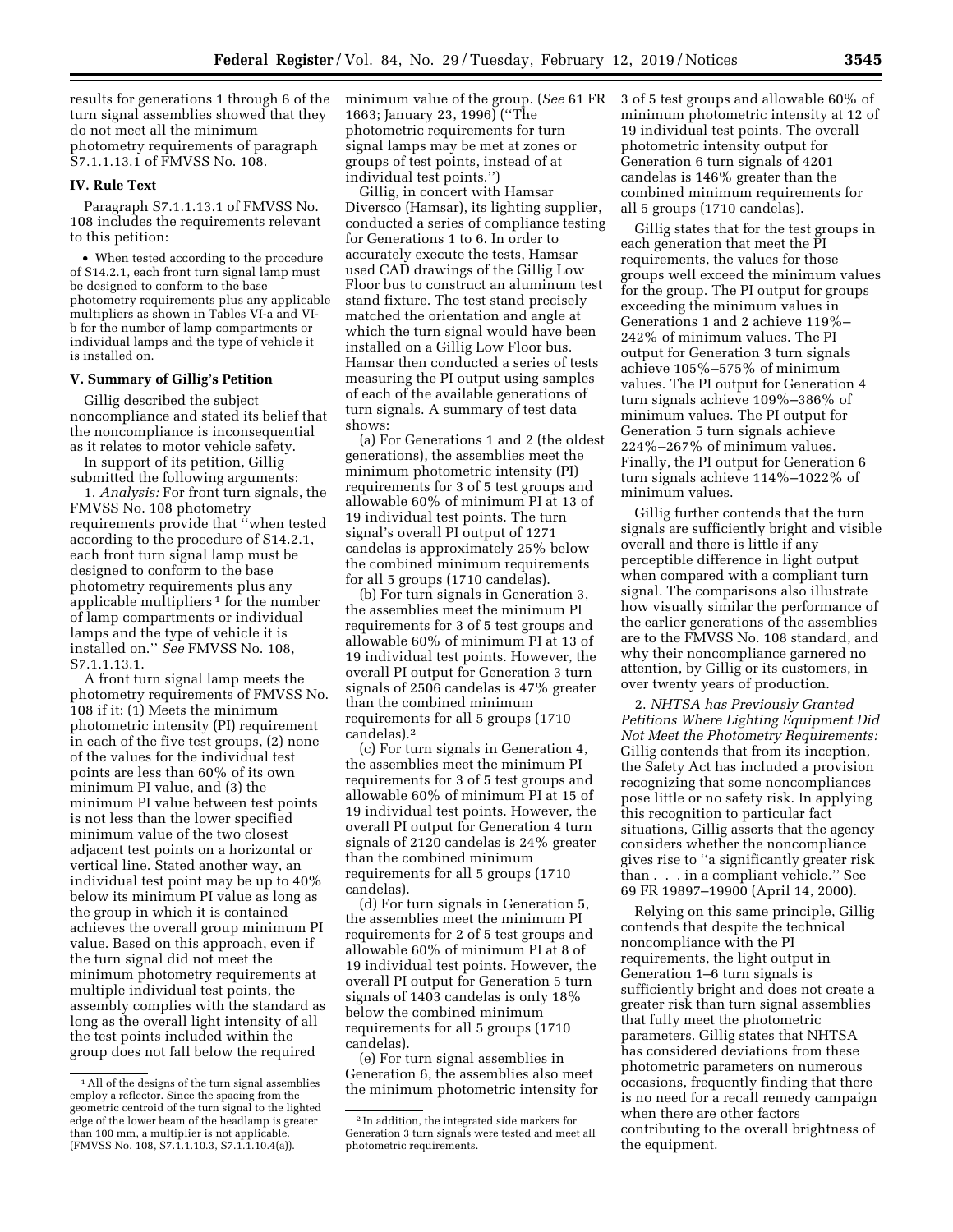For example, the agency granted a petition by General Motors 3 where its turn signals met the photometry requirements in 3 of 4 test groups and produced, on average, 90% of the required PI output. For the three complying groups of turn signals, the assemblies exceeded the light intensity requirements by at least 20%.

Gillig further states that the agency granted similar petitions for inconsequential noncompliance where the product did not meet the photometric intensity requirements.4

Here, Gillig asserts that because the PI output of the compliant test groups within Generations 3, 4 and 6 exceeds the candela requirements by a substantial margin, a range of 24%– 146% above, the additional candela offsets the overall performance of the turn signals.5

Gillig observes that in some instances, involving reduced photometric output, NHTSA has denied the petition on the basis that the condition created a measurable impact on the driver's ability to see objects on or above the road.6 In contrast, according to Gillig, the only indication of such an impact involves the Generation 7 assemblies for which Gillig is in the process of conducting a recall remedy campaign. Gillig states that there is no indication that the deviation in performance for Generations 1–6 has led to any difficulty in seeing and responding to the turn signals, and as supported by the field history, the turn signal assemblies have operated successfully for years and in some cases decades.

Gillig states that the agency has long considered changes in light output in the range presented here as being visually imperceptible to vehicle occupants or other drivers.7 Gillig also states that the agency has noted that turn signals, unlike headlamps, do not affect road illumination so that a reduced amount of light output would not, by itself, create an increased risk to the public.<sup>8</sup>

Finally, according to Gillig, the environment in which the Gillig turn signals are used diminishes any potential risk to safety. Gillig explains that because the buses in which the subject turn signals are installed are predominantly public transit buses, they are managed by fleet operators and

8 66 FR 38341 (July 23, 2001).

undergo regular maintenance and reviews by skilled technicians.9 Part of that process includes a pre-trip inspection. That protocol requires a review of the bus's operating systems, including a review of the turn signals. Consequently, according to Gillig, if the photometric intensity of the Generations 1–6 lights were inadequate, trained professional service personnel and drivers would have identified this over the years, and in some cases, decades of pre-trip inspections.10 Gillig states it has never received a complaint, notice or report related to visibility concerns with the Generation 1–6 turn signals, underscoring the overall visibility of the turn signals.

Gillig concludes by stating that the subject noncompliance is inconsequential as it relates to motor vehicle safety, and that its petition to be exempted from providing notification of the noncompliance, as required by 49 U.S.C. 30118, and a remedy for the noncompliance, as required by 49 U.S.C. 30120, should be granted.

3. *Supplemental Petition:* In April 2017, and as part of its ongoing quality review process, Gillig contracted with an independent lighting certification laboratory (Calcoast-ITL) to conduct a series of additional compliance tests for the turn signals included in Generations 1–6. In order to accurately execute the testing, CAD drawings of the front of the Gillig Low Floor bus were used to construct an aluminum test stand fixture. The test stand precisely matched the orientation and angles at which the right and left front turn signals would have been installed on the bus. The laboratory then conducted a series of tests measuring the PI output using samples of each of the available generations of turn signals. The testing was certified to have been conducted in accordance with the FMVSS 108 Test Procedure (TP–108–13). A summary of the test data provides:

(a) For Generations 1 and 2 (the oldest generations), the assemblies meet the minimum photometric intensity (PI) requirements for 3 of 5 test groups and allowable 60% of minimum PI at 13 of 19 individual test points. The turn signal's overall PI output of 1364 candelas is approximately 20% below the combined minimum requirements for all 5 groups (1710 candelas).

(b) For turn signals in Generation 3, the assemblies meet the minimum PI requirements for 3 of 5 test groups and allowable 60% of minimum PI at 15 of 19 individual test points. However, the overall PI output for Generation 3 turn signals of 2387 candelas is 40% greater than the combined minimum requirements for all 5 groups (1710 candelas).11

(c) For turn signals in Generation 4, the assemblies meet the minimum PI requirements for 4 of 5 test groups and allowable 60% of minimum PI at 15 of 19 individual test points. However, the overall PI output for Generation 4 turn signals of 3307 candelas is 93% greater than the combined minimum requirements for all 5 groups (1710 candelas).

(d) For turn signals in Generation 5, the assemblies meet the minimum PI requirements for 2 of 5 test groups and allowable 60% of minimum PI at 12 of 19 individual test points. However, the overall PI output for Generation 5 turn signals of 2385 candelas is only 39% below the combined minimum requirements for all 5 groups (1710 candelas).

(e) For turn signal assemblies in Generation 6, the assemblies also meet the minimum photometric intensity for 4 of 5 test groups and allowable 60% of minimum photometric intensity at 17 of 19 individual test points. The overall photometric intensity output for Generation 6 turn signals of 5655 candelas is 231% greater than the combined minimum requirements for all 5 groups (1710 candelas).

Thus, the new PI output for groups that exceed the minimum values are:

• Generations 1 and 2 achieve 122%– 267% of minimum values.

• Generation 3 achieves 192%–428% of minimum values.

• Generation 4 achieves 125%–598% of minimum values.

• Generation 5 achieves 367%–445% of minimum values.

• Generation 6 achieves 143%– 1185% of minimum values.

As a result, according to Gillig, the groups that exceed the minimum values in each lamp compensate for the groups that are below the minimums to the extent that the overall PI outputs of the most recent four generation of lights (Generations 3–6) significantly exceed the overall PI output required for a front turn signal lamp (1710 candelas).

As part of Gillig's supplemental petition, it included a video which shows a side-by-side comparison of

<sup>3</sup> 61 FR 1663–1664 (January 22, 1996).

<sup>4</sup> 78 FR 46000 (July 30, 2013); 55 FR 37602 (September 12, 1990); 61 FR 1663 (January 22, 1996).

<sup>5</sup> 63 FR 70179 (December 18, 1998); 61 FR 1663– 1664 (January 22, 1996).

<sup>6</sup> 66 FR 38340 (July 23, 2001).

<sup>7</sup> 59 FR 65428 (December 19, 1994).

<sup>&</sup>lt;sup>9</sup> According to Gillig, the typical life cycle for a public transit bus is either 12 years or 500,000 miles, meaning that the majority of the vehicles with Generation 1–6 turn signals may no longer be in service. However, arguments that only a small number of vehicles or items of motor vehicle equipment are affected by a noncompliance do not justify granting an inconsequentiality petition. 10 64 FR 44575 (August 16, 1999).

<sup>11</sup> In addition, the integrated side markers for Generation 3 turn signals were tested and meet all photometric requirements.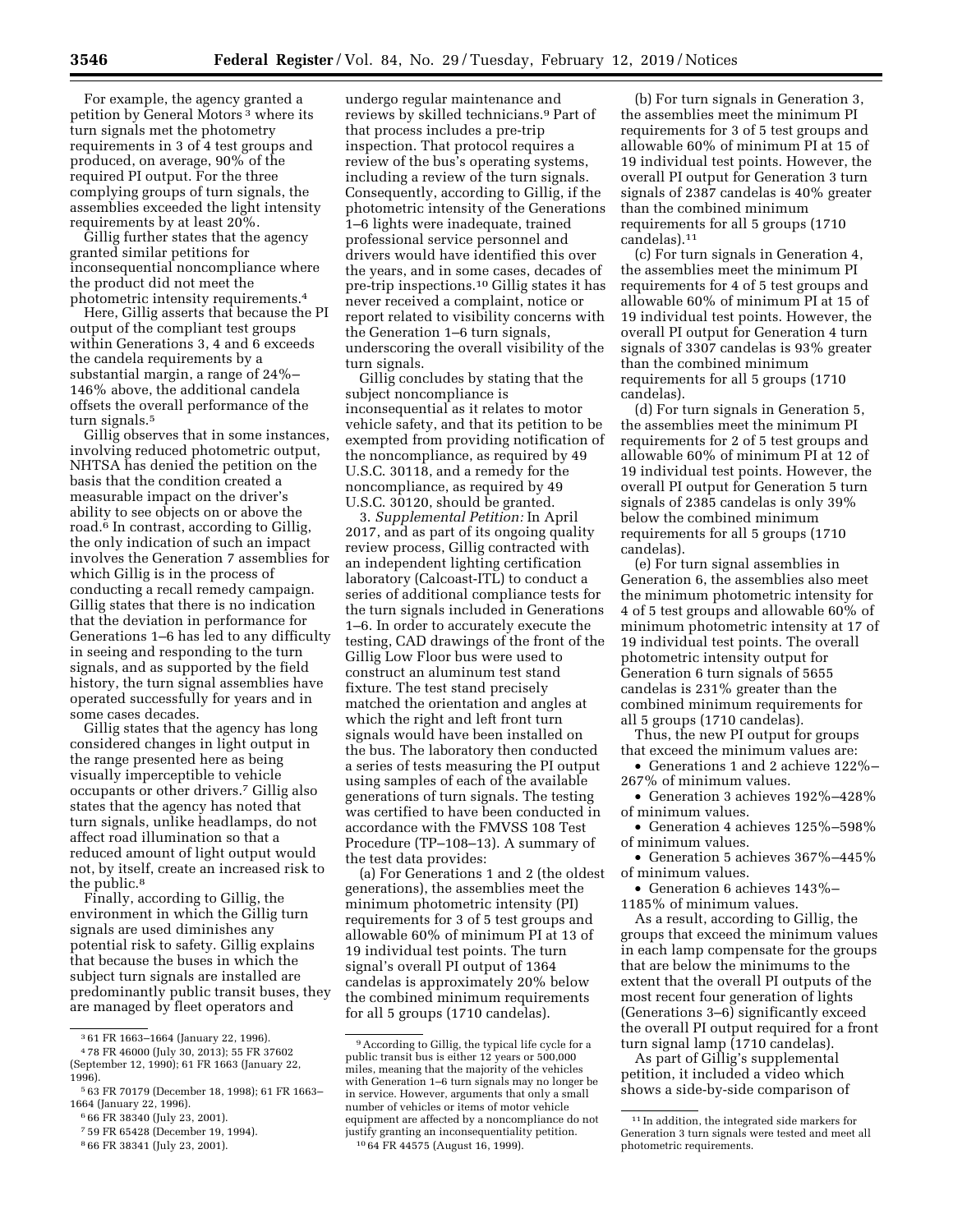Generation 1–6 turn signal assemblies with a newer generation of turn signal that exceeds all FMVSS No. 108 minimum requirements for photometry. Gillig says that the comparisons were performed with the lights in their various generations installed on the same bus as it was driven through a turning maneuver (filmed indoors to control ambient lighting throughout the comparisons). Gillig believes that it is evident from the multiple angles in the video that the lights from Generation 1– 6 are so bright and large that they are virtually indistinguishable from the newer version.

Gillig's complete petition and all supporting documents are available by logging onto the Federal Docket Management System (FDMS) website at: *<https://www.regulations.gov>* and following the online search instructions to locate the docket number listed in the heading of this notice.

### **VI. NHTSA Analysis**

As part of Gillig's petition, Gillig submitted third-party compliance test reports which indicated that the turn signal lamps failed to meet the turn signal lamp photometry requirements in Table VI of FMVSS No. 108 as outlined below:

• Generation 1 and 2 turn signal lamps—

 $\circ$  Two out of the five groups failed to meet the group minimum photometric intensity.

 $\circ$  Six out of the nineteen test points fell below 60% of the minimum requirement (the values ranged from 32% to 49% of the minimum requirement).

• Generation 3 turn signal lamps—

Two out of the five groups failed to meet the group minimum photometric intensity.

 $\circ$  Four out of the nineteen test points fell below 60% of the minimum requirement (the values ranged from 40% to 53% of the minimum requirement).

• Generation 4 turn signal lamps—

 $\circ$  Two out of the five groups failed to meet the group minimum photometric intensity.

 $\circ$  Four out of the nineteen test points fell below 60% of the minimum requirement (the values ranged from 41% to 50% of the minimum requirement).

• Generation 5 turn signal lamps—

 $\circ$  Three out of the five groups failed to meet the group minimum photometric intensity.

 $\circ$  Seven out of the nineteen test points fell below 60% of the minimum requirement (the values ranged from 14% to 55% of the minimum requirement).

• Generation 6 turn signal lamps—

 $\circ$  Two out of the five groups failed to meet the minimum photometric intensity.

 $\circ$  Two out of the nineteen test points fell below 60% of the minimum requirement (the values ranged from 30% to 50% of the minimum requirement).

The above summary indicates that the turn signal lamps in these vehicles are noncompliant.

According to Gillig, the assemblies were certified as compliant using an axis of reference that did not correspond to the actual orientation of the lighting as installed on the bus. Gillig's petition concerns the ability of the lamps to meet FMVSS No. 108 for certain test points when tested at their final installation angle.

NHTSA does not find Gillig's arguments persuasive that the noncompliant light output from the installed lamps is inconsequential to safety, as explained below:

Consistent with what was previously stated in 63 FR 1663 (January 23, 1996), NHTSA herein reiterates that the photometric requirements for turn signal lamps may be met at zones or groups of test points, instead of at individual test points as long as each individual test point is at least 60% of the minimum requirement. However, Gillig attempted to justify the noncompliance by pointing to the sum of all group minimums. Overall photometric intensity output, as described in Gillig's petition, is not defined by FMVSS No. 108 as the cumulative value of group minimums. Rather, FMVSS No. 108 per Table VI– a footnote 1 permits a test point in a group to be less than the minimum required value, if and only if it is also not less than 60% of the minimum and the group minimum can be still met when adjacent test points within the group make up the difference. A group failing to meet the group minimum requirements is a noncompliance. In addition, it should also be noted that if a test point in a group has a value that is less than 60% of the minimum required value, then it is also noncompliant. The lamps as installed in Gillig's buses do not meet minimums and therefore will provide insufficient output to signal appropriately to motorists and pedestrians. The need for safety for this requirement is to have a vehicle's turn signal be clearly visible at all zones/groups.

Furthermore, based on NHTSA's review of the submitted test reports, it appears that the turn signal lamps subject to the petition were not tested for visibility in their installed position. Having insufficient visibility would create a potentially unsafe condition if other motorists or pedestrians could not see the turn signal as intended by the standard.

NHTSA reviewed Gillig's referenced inconsequential non-compliance petitions used to support its petition and found them to be unpersuasive. 61 FR 1663–1664 (January 22, 1996) showed failed photometric values of 10% below the minimum and 78 FR 46000 (July 30, 2013) showed photometric values of 4% below the lower limit, both of which are supported by 55 FR 37602 (September 12, 1990) and ''Driver Perception of Just Noticeable Differences of Automotive Signal Lamp Intensities'' (DOT HS 808 209, September 1994) where a reduction of 25% of luminous intensity is required before the human eye can detect the difference between two lamps. 55 FR 37602 (September 12, 1990) and ''Driver Perception of Just Noticeable Differences of Automotive Signal Lamp Intensities'' (DOT HS 808 209, September 1994) does not apply to Gillig's petition since each generation contained a failing group ranging from 41% to 77% below the required group minimum. 63 FR 70179 (December 18, 1998) is unpersuasive as this pertains to stop lamps which have different activation requirements than turn signal lamps and more than one light source will always be illuminated, as opposed to turn signal lamps. 66 FR 38341 (July 23, 2001) is irrelevant because the term ''less critical'' does not necessarily mean it does not impact safety. 64 FR 44575 (August 16, 1999) is irrelevant because replacement of a turn signal bulb will restore optimal performance to the turn signal assembly and a more rigorous maintenance schedule is intended to compensate for an improper turn signal bulb outage indicator.

### **VII. NHTSA's Decision**

In consideration of the foregoing, NHTSA finds that Gillig has not met its burden of persuasion that the FMVSS No. 108 noncompliance is inconsequential as it relates to motor vehicle safety. Accordingly, Gillig's petition is hereby denied and Gillig is obligated to provide notification of, and a remedy for, that noncompliance under 49 U.S.C. 30118 through 30120.